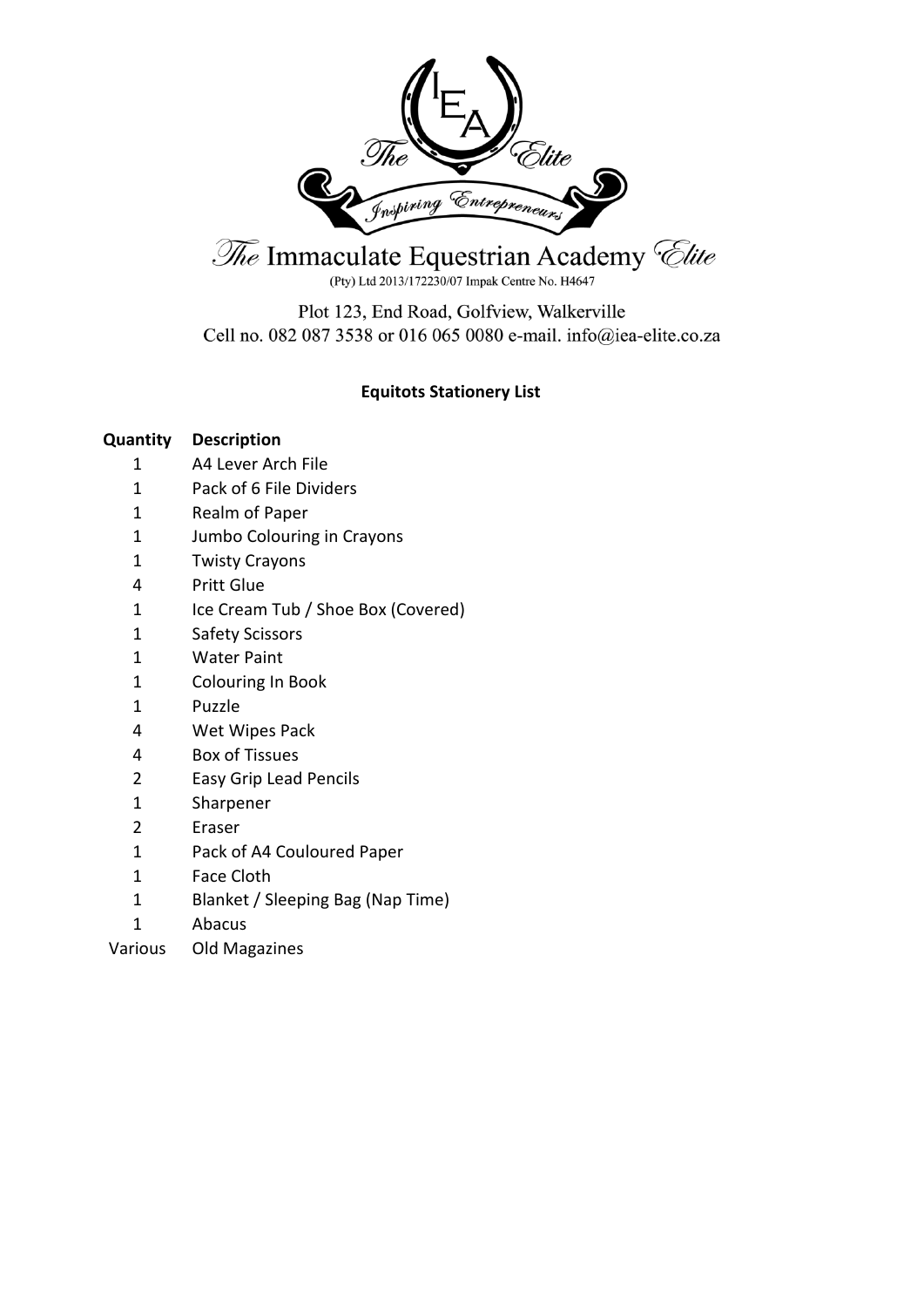

(Pty) Ltd 2013/172230/07 Impak Centre No. H4647

Plot 123, End Road, Golfview, Walkerville Cell no. 082 087 3538 or 016 065 0080 e-mail. info@iea-elite.co.za

## **Grade R - 3 Stationery List**

- Art Drawing Book
- HB Pencils
- Sharpener
- Eraser
- Scissors
- Pritt Glue
- Chair Bag
- 24 Coloured Pencils
- Pack of A4 Coloured Paper
- Ruler
- Stationery Bag
- English Dictionary
- Diary / Communicator Book
- 192pg Hardcover Books
- 72pg A5 Book
- 92pg A4 Hard Cover Big Lines
- Abacus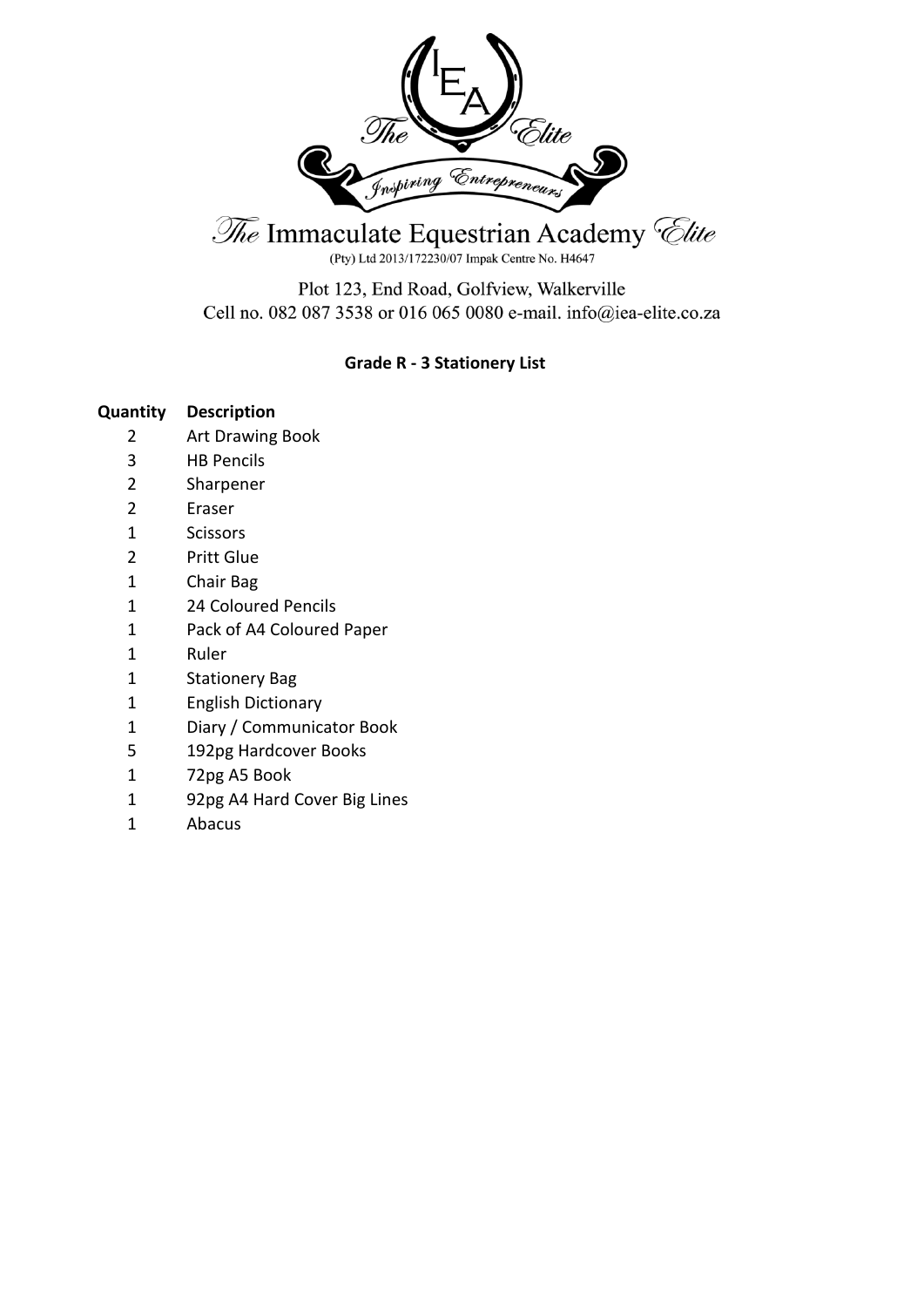

(Pty) Ltd 2013/172230/07 Impak Centre No. H4647

Plot 123, End Road, Golfview, Walkerville Cell no. 082 087 3538 or 016 065 0080 e-mail. info@iea-elite.co.za

## **Grade 4 - 6 Stationery List**

- 32pg A4 Hard Cover Books
- 32pg A4 Soft Cover Books
- 72pg A4 Hard Cover Book
- Art Drawing Book
- Flip File Without Sleeves
- Hard Cover Books
- Exam Pad
- Calculator
- HB Pencils
- Sharpener
- Blue Pens
- Erasers
- Scissors
- Pritt Glue
- Highlighters
- 12 Coloured Pencils
- Coloured Book Covers
- Clear Plastic Book Covers
- Ruler
- Stationery Bag
- English Dictionary
- English Afrikaans Dictionary
- Diary / Communicator
- 92pg A4 Hard Cover Big Lines
- 8G Flash Drive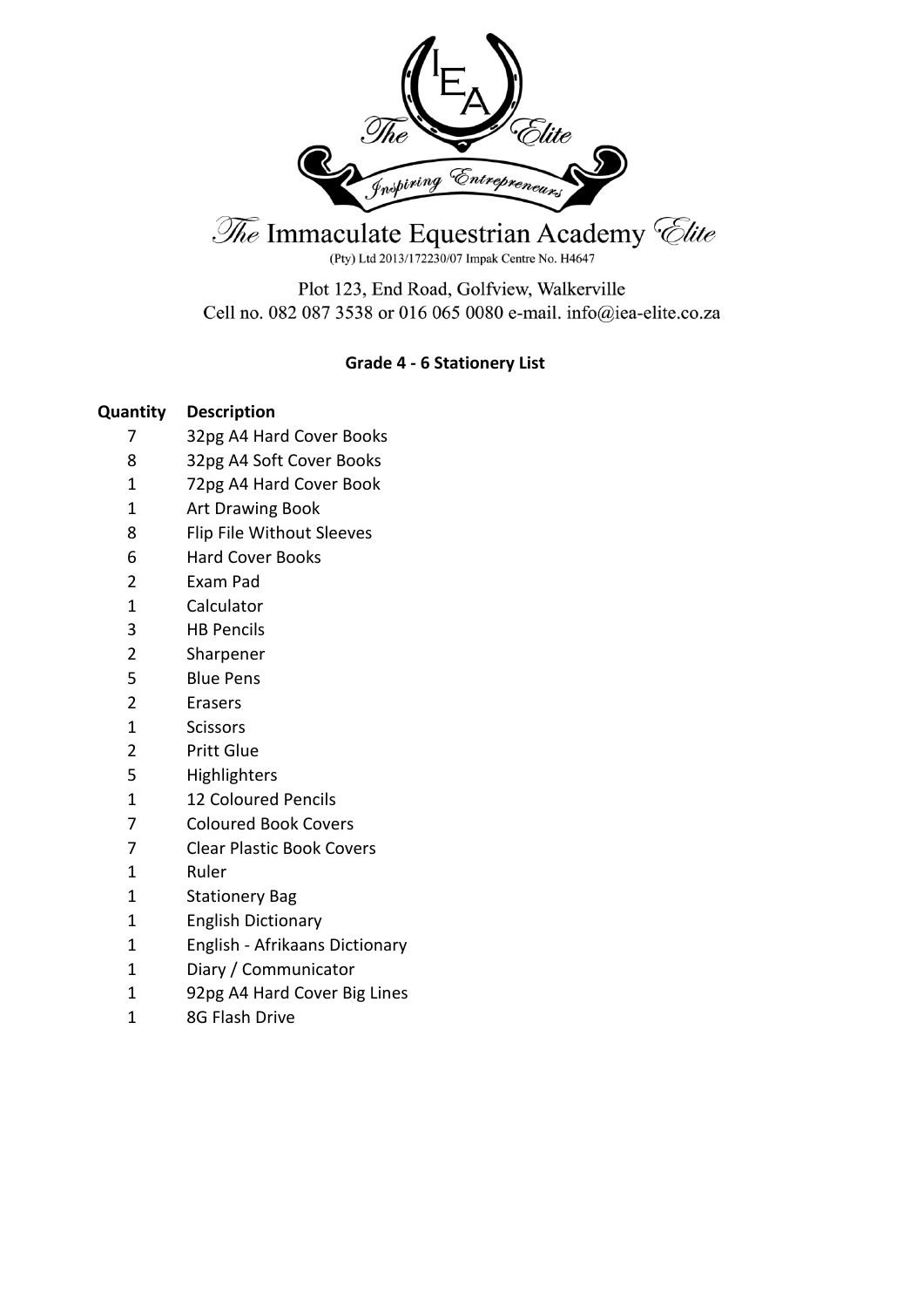

(Pty) Ltd 2013/172230/07 Impak Centre No. H4647

Plot 123, End Road, Golfview, Walkerville Cell no. 082 087 3538 or 016 065 0080 e-mail. info@iea-elite.co.za

## **Grade 7 - 9 Stationery List**

- A4 Hard Cover Books
- 72pg A4 Soft Cover Books
- Hard Cover Block Book (Maths)
- Art Drawing Book
- Flip File Without Sleeves
- Exam Pad
- Scientific Calculator
- HB Pencils
- Sharpener
- Blue Pens
- Erasers
- Scissors
- Pritt Glue
- Highlighters
- 12 Coloured Pencils
- Coloured Book Covers
- Clear Plastic Book Covers
- Ruler
- Stationery Bag
- Mathematics Set
- English Dictionary
- English Afrikaans Dictionary
- Afrikaans Handbook & Study Guide
- Diary / Communicator
- 92pg A4 Hard Cover Big Lines
- 8G Flash Drive